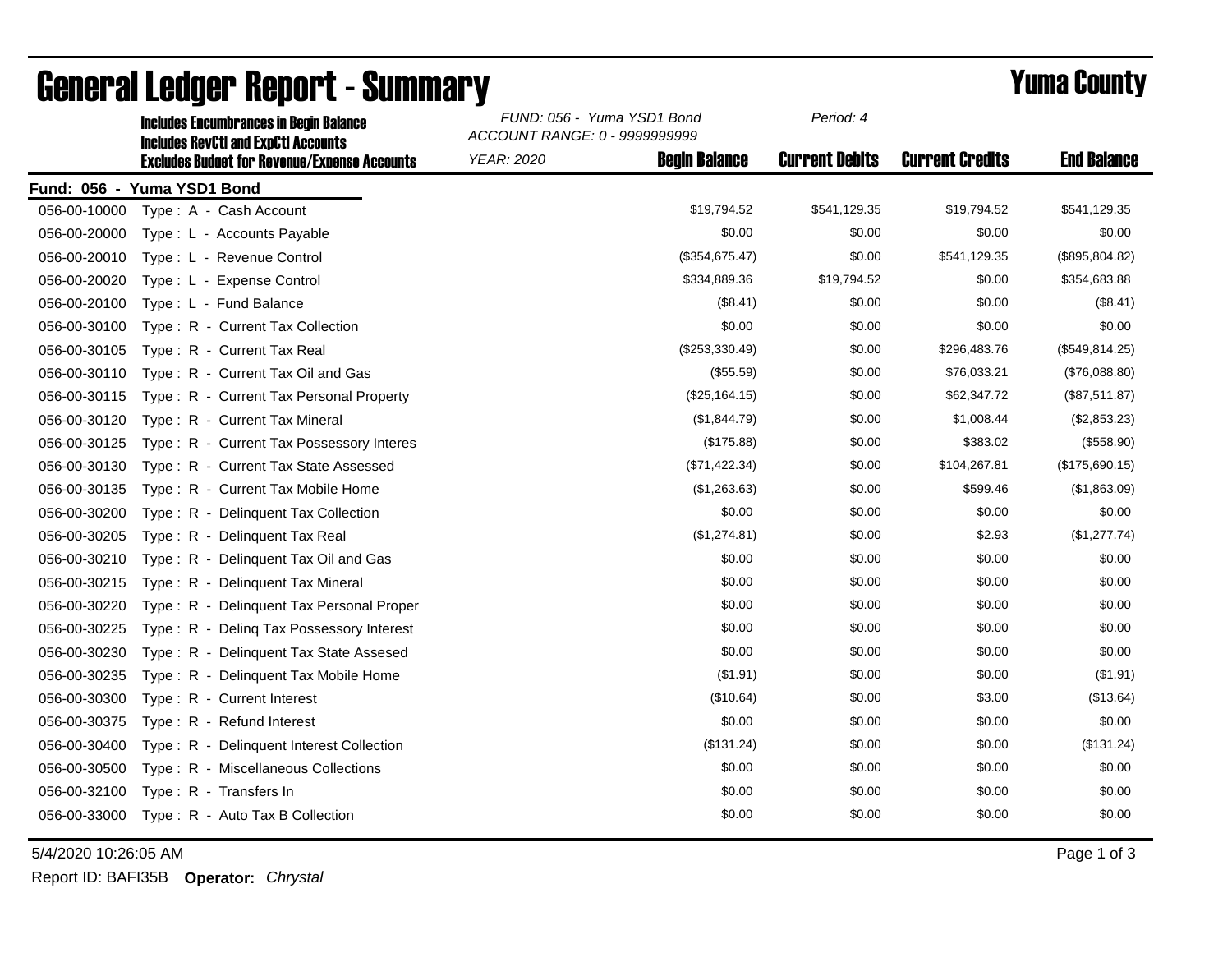| General Leager Report - Summary |                                                                                             |                                                     |                             |                                                             |         |                             | Yuma Guunty           |                                  |                    |
|---------------------------------|---------------------------------------------------------------------------------------------|-----------------------------------------------------|-----------------------------|-------------------------------------------------------------|---------|-----------------------------|-----------------------|----------------------------------|--------------------|
|                                 | <b>Includes Encumbrances in Begin Balance</b><br><b>Includes RevCtI and ExpCtI Accounts</b> |                                                     |                             | FUND: 056 - Yuma YSD1 Bond<br>ACCOUNT RANGE: 0 - 9999999999 |         | Period: 4                   |                       |                                  |                    |
|                                 |                                                                                             | <b>Excludes Budget for Revenue/Expense Accounts</b> |                             | <b>YEAR: 2020</b>                                           |         | <b>Begin Balance</b>        | <b>Current Debits</b> | <b>Current Credits</b>           | <b>End Balance</b> |
| Fund: 056 - Yuma YSD1 Bond      |                                                                                             |                                                     |                             |                                                             |         |                             |                       |                                  |                    |
| 056-00-33100                    |                                                                                             | Type: $R -$ Auto Tax A & F Collection               |                             |                                                             |         | \$0.00                      | \$0.00                | \$0.00                           | \$0.00             |
| 056-00-49401                    |                                                                                             | Type: X - Transfer Out                              |                             |                                                             |         | \$0.00                      | \$0.00                | \$0.00                           | \$0.00             |
| 056-00-49500                    |                                                                                             | Type: X - Checks Written / ACH Transfer             |                             |                                                             |         | \$334,889.36                | \$19,794.52           | \$0.00                           | \$354,683.88       |
|                                 |                                                                                             |                                                     | <b>Fund: 056</b>            | - Yuma YSD1 Bond                                            | Totals: | (\$19,786.11)               | \$580,718,39          | \$1.102.053.22                   | (\$541, 120.94)    |
|                                 |                                                                                             |                                                     | <b>Total Fund Revenues:</b> | \$541.129.35                                                |         | <b>Total Fund Expenses:</b> | \$19.794.52           | <b>Net Revenue Over Expense:</b> | \$521.334.83       |

## General Ledger Report - Summary Yuma County